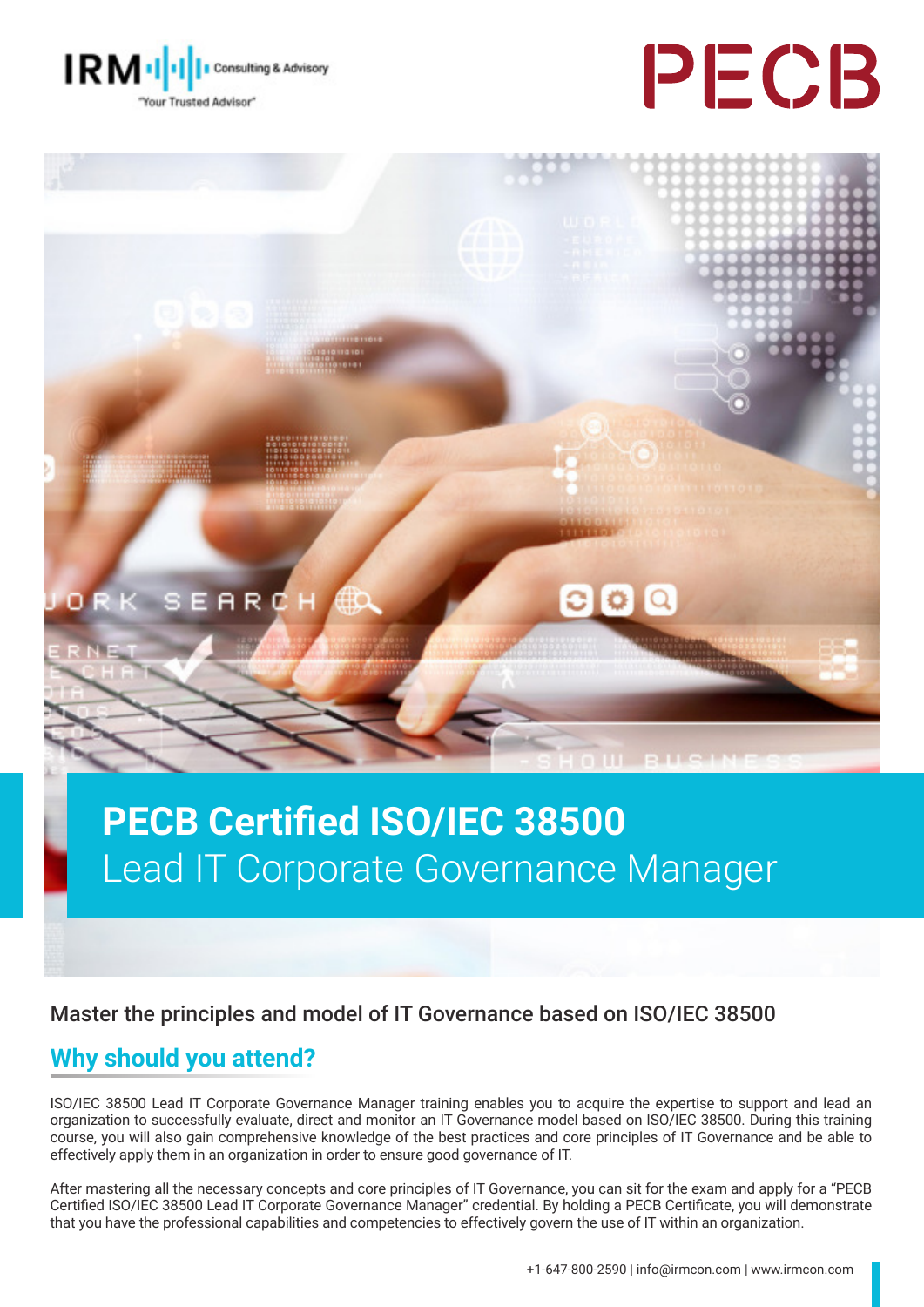- $\blacktriangleright$  Course objective and structure
- $\blacktriangleright$  Normative frameworks for IT Governance
- $\blacktriangleright$  Fundamentals of IT governance
- **h** Relationship between IT Governance and IT Management

#### **Day 2** IT Governance Principles, Responsibilities, Accountabilities and Risk Management

- $\blacktriangleright$  Principles of IT Governance
- Responsibilities and accountabilities

#### **Day 3** Evaluate and Direct IT Governance

- Evaluate IT Governance
- Direct IT Governance

#### **Day 4** Monitor, Review and Continual Improvement of IT Governance

- **Monitor IT Governance**
- $\blacktriangleright$  Internal audit

**Day 5** Certification Exam

- $\blacktriangleright$  Evaluation criteria of IT Governance principles
- $\blacktriangleright$  Governing body and management review
- $\blacktriangleright$  Continual improvement

 $\blacktriangleright$  Risk management for IT

 $\triangleright$  Direct IT Governance – Part 2

 $\blacktriangleright$  Applying for certification and closing the training

- $\blacktriangleright$  Identification and engagement of stakeholders
- $\blacktriangleright$  Clarify sponsorship and responsibilities

## **Who should attend?**

- h Managers or consultants responsible for ensuring good IT Governance within an organization and effective management of its risks
- $\triangleright$  Expert advisors seeking to gain comprehensive knowledge of the key concepts and principles of IT Governance
- $\blacktriangleright$  Technical experts seeking to formalize, amend, and/or extend an organization's IT-related objectives
- Members of groups monitoring the resources within an organization
- **FIT Governance and/or Information Security team members**

### **Course agenda** Duration: 5 days

#### **Day 1** | Introduction to IT Governance and ISO/IEC 38500

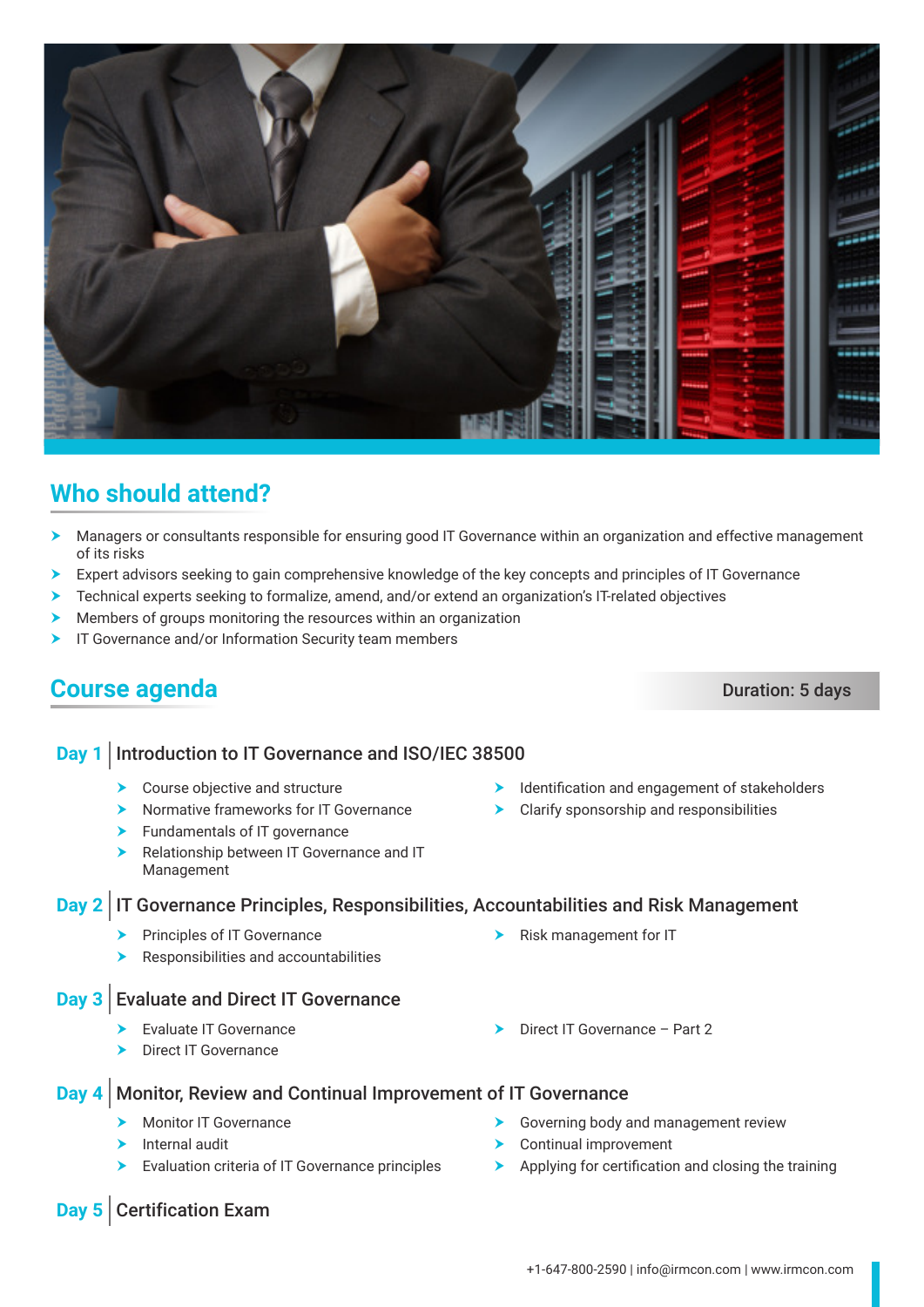

### **Learning objectives**

- Understand the ISO/IEC 38500 framework and principles, what benefits they bear and how they can be utilized
- Understand the relationship between the governance and IT management
- Understand the ISO/IEC 38500 Evaluate-Direct-Monitor Model and how it can be used
- h Acquire the knowledge and skills necessary for directing the implementation, management and maintenance of an ongoing IT Corporate Governance
- Acquire the necessary expertise to manage IT risks, and asses the effectiveness of the IT governance

#### **Examination** Duration: 3 hours

The "PECB Certified ISO/IEC 38500 Lead IT Corporate Governance Manager" exam fully meets the requirements of the PECB Examination and Certification Programme (ECP). The exam covers the following competency domains:

- **Domain 1** Principles for good Governance of IT
- **Domain 2** Evaluate the organization's IT Governance
- **Domain 3** Direct the organization's IT Governance
- **Domain 4** Monitor the organization's IT Governance
- **Domain 5** Evaluate the need and applicability of the core principles of ISO/IEC 38500
- **Domain 6** Monitor and review all the activities related to IT Governance

For more information about exam details, please visit [Examination Rules and Policies](https://pecb.com/en/examination-rules-and-policies).